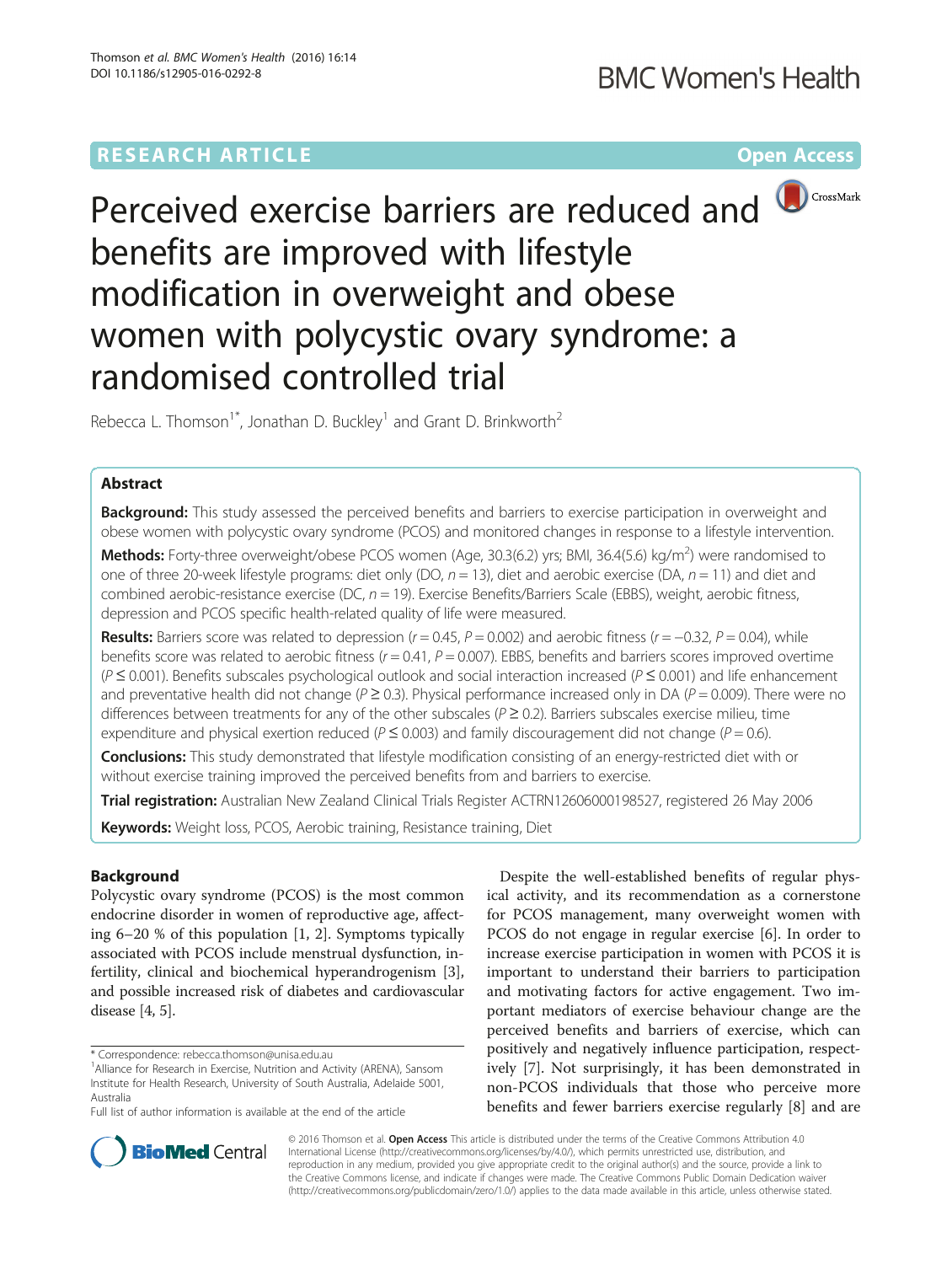more active compared with those who perceive fewer benefits and more barriers [\[9, 10\]](#page-7-0).

To date limited research has examined the perceived benefits and barriers to exercise participation in overweight women with PCOS. One study in women with PCOS identified the most frequently reported barriers were fatigue and the lack of time and motivators were to control weight and improve health [\[11](#page-7-0)]. However, no studies have investigated changes in the perceived benefits and barriers following participation in a clinical-based lifestyle management and exercise intervention in women with PCOS. The aim of this study was to assess the perceived benefits and barriers to exercise participation in overweight and obese women with PCOS and to monitor changes in response to a lifestyle intervention.

## Methods

#### Study design

The data analysed for this study were obtained from a subset of 43 women who completed assessments for exercise benefits and barriers before and after participating in a randomised controlled trial that evaluated the effects of a hypocaloric diet with and without exercise training on metabolic and reproductive outcomes [[12](#page-7-0)]. Details of the study and intervention have been reported elsewhere [[12](#page-7-0), [13](#page-7-0)].

In brief, sedentary overweight and obese women with PCOS were recruited by public advertisement and from general practitioner and specialists clinics from April 2006 until the planned sample size was reached in February 2007. PCOS was diagnosed according to the Rotterdam Criteria [\[14\]](#page-7-0), defined by the presence of 2 of the following 3 criteria: polycystic ovaries on ultrasound; menstrual irregularity; and clinical or biochemical hyperandrogenism. Potential participants were excluded if they were participating in regular exercise (>1 day/week of moderate intensity exercise), pregnant, breastfeeding, smoking, using oral contraceptives or fertility treatments, undergoing medical treatment for depression, or had uncontrolled hypertension, diabetes, cancer or history of cardiovascular, respiratory, kidney or liver disease. Participants were excluded if they had any reproductive disorders unrelated to PCOS, non-classical adrenal hyperplasia or thyroid abnormalities. All participants provided written informed consent and all experimental procedures were approved by the Human Ethics Committees of the University of South Australia and the Commonwealth Scientific and Industrial Research Organisation (CSIRO).

Participants were randomly assigned by the trial manager using computer generation to one of three 20-week lifestyle interventions: diet only (DO, ~6000 kJ/day energy restricted high-protein meal plan), diet and aerobic exercise (DA, diet and walking/jogging 5 times per week for 25–45 min), or diet and combined aerobic-resistance

exercise (DC, diet and walking/jogging 3 times and strength training 2 times per week). Participants in the DO group were asked to maintain their habitual sedentary physical activity levels and those in DA and DC attended at least one weekly supervised aerobic exercise session per week. Participants and research staff were not blinded to treatment allocation. Participants attended the CSIRO Clinical Research Unit in Adelaide, Australia at Week 0, 10 and 20 and completed a validated Exercise Benefits/Barriers Scale (EBBS) to determine perceptions concerning the benefits of and barriers to participating in exercise. Participants also had their height (baseline only), body weight and aerobic fitness measured and completed questionnaires to assess depression and health-related quality of life.

## Assessments

The EBBS was used to assess perceived benefits and barriers to exercise [\[15\]](#page-7-0). The scale consisted of 43 items with a four point, forced choice Likert scale, to obtain the strength of agreement  $(4 =$  strongly agree,  $3 =$  agree,  $2 =$  disagree and  $1 =$  strongly disagree) with statements related to ideas about exercise. Total scores ranged from 43 to 172 and the benefits score ranged from 29 to 116, with higher scores reflecting more perceived benefits from exercise. Barriers scores ranged from 14 to 56 with a higher score indicating greater perceived barriers to exercise. The reported internal consistency (Cronbach's alpha) for the total, benefits and barriers scales were 0.952, 0.953 and 0.866, respectively and test-retest reliability was 0.889, 0.893 and 0.772, respectively [\[15\]](#page-7-0). Subscale mean scores were also calculated (Perceived benefits: life enhancement, physical performance, psychological outlook, social interaction and preventative health; Perceived barriers: exercise milieu, time expenditure, physical exertion and family discouragement).

Height and body weight were measured using a stadiometer (SECA, Hamburg, Germany) and electronic digital scales (Mercury, AMZ 14, Tokyo, Japan), respectively. Body mass index (BMI) was calculated as weight (kg) divided by height  $(m)^2$ . Aerobic fitness was measured using a graded exercise test on a motorised treadmill (Trackmaster TMX425CP, Full Vision Inc., Newton, KS) to symptom-limited exhaustion. The cardiorespiratory response to exercise was assessed by indirect calorimetry (TrueOne 2400, Parvomedics, Sandy UT) and peak oxygen consumption (VO<sub>2</sub>peak) was taken to be the highest achieved during a 30-s measurement period.

Depression was assessed using the Centre for Epidemiologic Studies Depression Scale (CES-D), which is a selfreported scale that measures the presence and severity of depressive symptoms occurring in the past week [\[16](#page-7-0)]. Health-related quality of life was assessed using a validated self-administered PCOS questionnaire (PCOSQ), which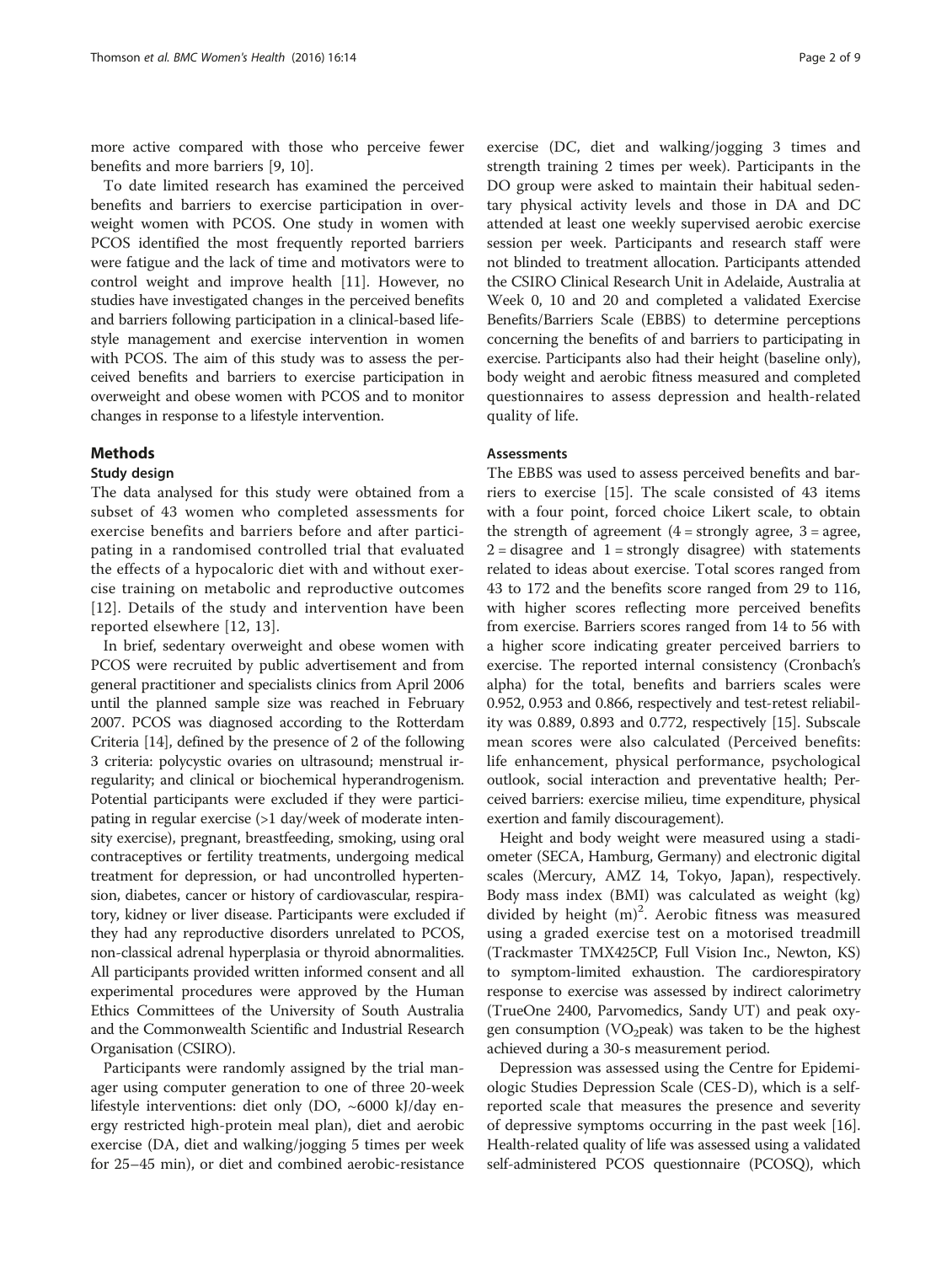included 5 domains: emotions, hair growth, body weight, infertility problems and menstrual problems [[17](#page-7-0)]. The results of these scales have been previously reported [[13](#page-7-0)], and these outcomes were used for correlational purposes in the present analysis.

## Data analysis

Statistical analysis was performed using SPSS Statistics 21 (IBM Corporation, Armonk, NY). Data were checked for normality prior to analysis and non-normally distributed data were transformed (EBBS subscales and PCOSQ domains by rank transformation, benefits score by taking the inverse, and CES-D scores by taking the square root). The mean response for each statement was calculated and ranked to determine the statements with the highest and lowest agreement. Baseline differences between groups were determined by one-way analysis of variance (ANOVA). The effect of the intervention on outcomes was determined by repeated measures ANOVA with time as the within-subject factor and treatment group as the between-subject factor. When there was a significant time x treatment interaction effect, post-hoc analysis was performed where appropriate to determine differences between treatment means across time and Bonferroni adjustments were performed for multiple comparisons. Correlation analysis using Pearson's correlation coefficient

was used to determine associations between variables. Values are reported as mean (standard deviation, SD). An α-level of significance was set at P < 0.05.

# Results

Forty-three participants were included in this secondary analysis (Age, 30.3 (6.2) yrs; BMI, 36.4 (5.6) kg/m<sup>2</sup>; DO,  $n = 13$ ; DA,  $n = 11$ , DC = 19; Fig. 1). Baseline characteristics of participants included in this analysis are provided in Tables [1](#page-3-0) and [2](#page-4-0). There was no difference in any EBBS scores, demographics and PCOS features at baseline between those that completed and dropped out of the intervention (dropouts = 42,  $DO = 16$ ,  $DA = 13$ ,  $DC = 13$ ;  $P > 0.1$ ). The barriers score, and physical exertion and time expenditure subscale scores were significantly different between treatments at baseline ( $P = 0.016$ ,  $P = 0.045$ and  $P = 0.038$  respectively, main effect from ANOVA), however only barriers and time expenditure were significantly higher in DO compared with DC following posthoc analysis ( $P \le 0.04$ ).

At baseline, statements with the highest scores (i.e., perceived as most beneficial) were related to perceived benefits in the physical performance subscale and the benefit statements with the lowest mean scores were in the social interaction subscale (Table [3\)](#page-5-0). Overall statements with the lowest mean scores were related to perceived

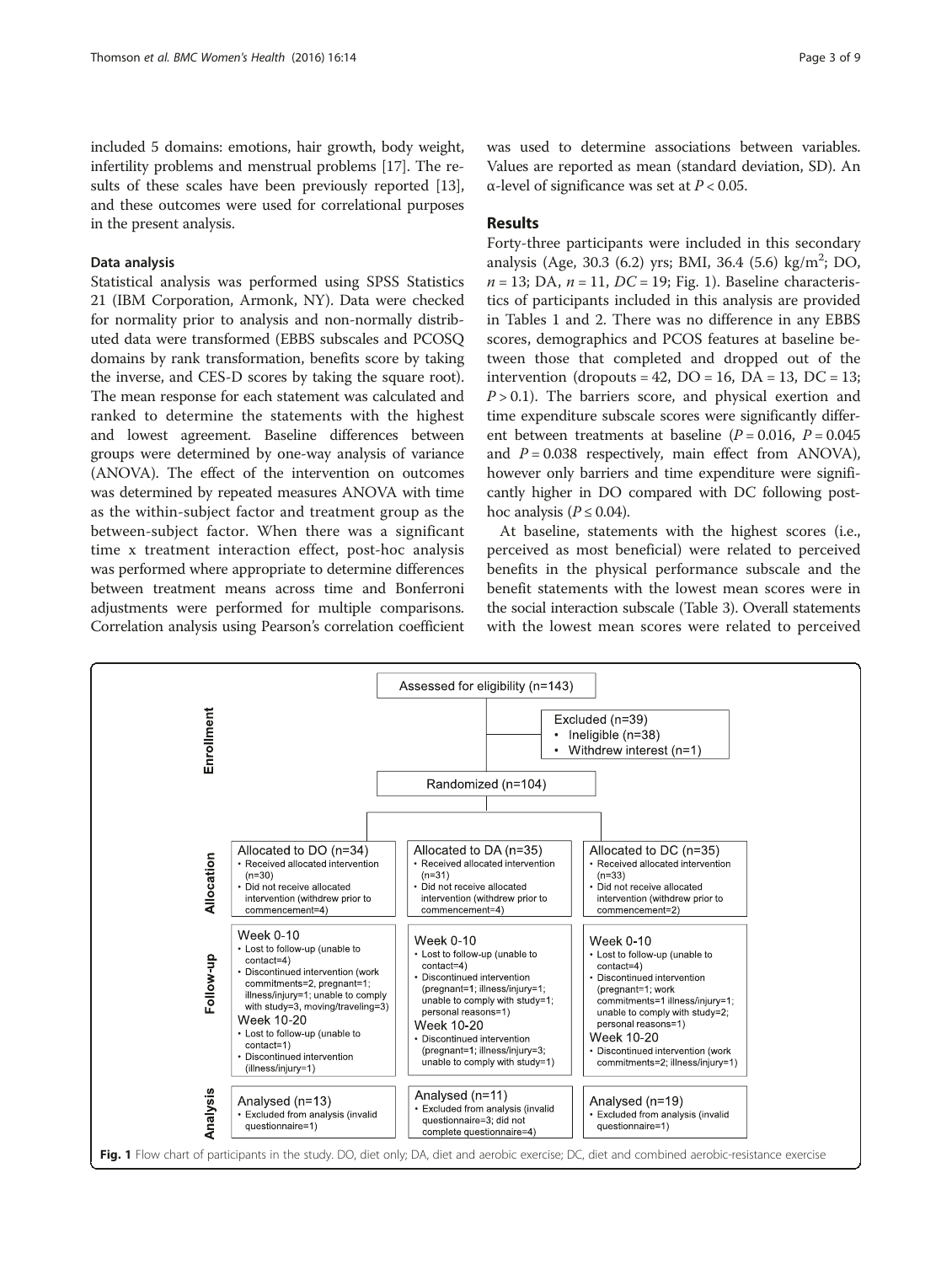<span id="page-3-0"></span>Table 1 Outcomes at baseline and after 20 weeks of lifestyle modification for participants who completed the study

|                                  |                      | Week 0       |              |             | $\Delta$ Week 20 |               |              |            |                  |
|----------------------------------|----------------------|--------------|--------------|-------------|------------------|---------------|--------------|------------|------------------|
|                                  |                      | DO           | DA           | DC          | DO               | DA            | DC           | Time       | Time x Treatment |
| Weight (kg)                      |                      | 107.2 (25.2) | 103.0 (21.9) | 96.1 (19.4) | $-9.2(6.0)$      | $-12.5(6.4)$  | $-8.6(5.8)$  | P < 0.001  | $P = 0.2$        |
| VO <sub>2</sub> peak (ml/kg/min) |                      | 23.8(3.7)    | 25.5(3.7)    | 24.4(2.8)   | $-0.5(2.9)$      | 4.4 $(4.4)^*$ | $2.6(2.7)$ * | P < 0.001  | $P = 0.01$       |
| CES-D                            |                      | 19(10)       | 17(8)        | 13(8)       | $-0.9(9.0)$      | $-5.0(10.3)$  | 0.4(8.3)     | P < 0.001  | $P = 0.7$        |
| PCOSO: Emotion                   |                      | 4.0(1.4)     | 4.4(0.8)     | 4.9(0.9)    | 0.5(0.8)         | 0.7(1.0)      | 0.4(1.0)     | P < 0.001  | $P = 0.5$        |
|                                  | Body Hair            | 2.9(1.5)     | 3.1(1.2)     | 3.4(1.1)    | 0.3(1.0)         | 0.5(0.6)      | 0.1(0.7)     | $P = 0.05$ | $P = 0.5$        |
|                                  | Weight               | 1.9(0.8)     | 2.1(0.9)     | 2.2(0.9)    | 0.9(0.8)         | 1.4(0.8)      | 1.3(1.0)     | P < 0.001  | $P = 0.1$        |
|                                  | Infertility problems | 4.3(1.9)     | 4.7(1.4)     | 4.6(1.4)    | 0.4(0.8)         | 0.9(1.1)      | 0.7(1.0)     | P < 0.001  | $P = 0.5$        |
|                                  | Menstrual problems   | 3.4(1.3)     | 3.8(1.1)     | 3.7(1.1)    | 0.3(2.2)         | 0.5(1.3)      | 0.8(1.2)     | $P = 0.03$ | $P = 0.7$        |

CES-D centre for epidemiologic studies depression scale, DA diet and aerobic exercise, DC diet and combined aerobic and resistance exercise, DO diet only, PCOSQ polycystic ovary syndrome questionnaire, VO<sub>2</sub>peak peak oxygen consumption, Δ change

Values are mean (SD); \*significantly different to DO ( $P < 0.05$ )

barriers, with the two lowest from the family discouragement subscale and third from the exercise milieu subscale (Table [3](#page-5-0)). The perceived barriers with the highest scores (i.e., perceived as greatest barriers) were in the physical exertion subscale (Table [3](#page-5-0)). The mean benefits score was significantly higher than the mean barriers score  $(3.11 (0.32) v 2.14 (0.32)$ , respectively;  $P < 0.001$ ).

The intervention achieved significant weight loss and improvements in aerobic fitness, depressive symptoms and health-related quality of life (Table 1).  $VO<sub>2</sub>peak$  improved in DA and DC only (Week  $0-20$ ,  $P \le 0.006$ ). There was no difference between treatments for the other outcomes ( $P \ge 0.1$ ). Overall the EBBS, benefits and barriers scores improved ( $P \le 0.001$ ; Table [2\)](#page-4-0) and there were no significant differences between the treatment groups ( $P \ge 0.2$  and  $P > 0.1$  controlling for baseline differences). EBBS and barriers scores significantly improved at Week 10, with no further improvement at Week 20  $(P ≤ 0.001$  for Week 0–10 and 0–20,  $P = 1.0$  for Week 10–20). Benefits scores had not changed at Week 10  $(P = 0.9)$ , but significantly increased at Week 20  $(P = 0.004;$  $P = 0.003$  for Week 10–20). Overall, the benefits subscales psychological outlook and social interaction increased  $(P \le 0.001)$  and physical performance, life enhancement and preventative health did not change ( $P \ge 0.1$ ). For the barriers subscale exercise milieu, time expenditure and physical exertion significantly reduced ( $P \le 0.003$ ) and family discouragement did not change ( $P = 0.6$ ). There was a differential response between treatments for physical performance (time x treatment  $P = 0.04$ ) such that only DA experienced a significant increase  $(P = 0.009)$ . There were no differences between treatments for any of the other subscales ( $P \ge 0.2$ ). Assessment of individual statements showed the greatest increase was with the statement 'I enjoy exercise' in both DA and DC (0.64 (0.67) and 0.53 (0.51), respectively). For DO the greatest increase was for the statement 'Exercise gives me a sense of personal accomplishment' (0.39 ( 0.77)).

Significant correlations between EBBS scores and subscales and other outcomes at baseline and changes after 20 weeks of lifestyle modification are shown in Table [4](#page-5-0). After controlling for weight loss, changes in barriers score correlated with depression scores ( $r = 0.48$ ,  $P = 0.001$ ), and PCOSQ emotion ( $r = -0.56$ ,  $P < 0.001$ ) and weight domains  $(r = -0.39, P = 0.01).$ 

#### **Discussion**

This study showed that lifestyle modification consisting of an energy-restricted diet with or without exercise training improved the perceived benefits from and barriers to exercise. The only difference observed between treatments was for the physical performance subscale, which only increased significantly in DA. This group performed more aerobic exercise and had a greater increase in cardio-respiratory fitness, which could explain why they perceived a significant improvement in physical performance. While DC also performed aerobic exercise, two sessions per week were replaced with resistance training. This suggests that cardio-respiratory fitness is perceived to be more related to improved physical performance, not increased strength. It was somewhat unexpected that the majority of the perceived benefits and barriers improved in all treatment groups given that DO did not undertake exercise training. This indicates the possibility that weight loss induced by dietary restriction may promote positive perceptions, particularly for increased life enhancement and reduced physical exertion. This is further evidenced by the associations between weight loss and improvement in life enhancement (strongest perceived benefit) and reduction in barriers. The possibility these effects occurred in response to participating in a professionally supervised weight loss program cannot be ruled out [\[18](#page-7-0)] and absence of a non-dieting or exercising control group also limits the ability to determine the specific effects of dieting and exercise. DO were asked to maintain their sedentary lifestyle; however this was not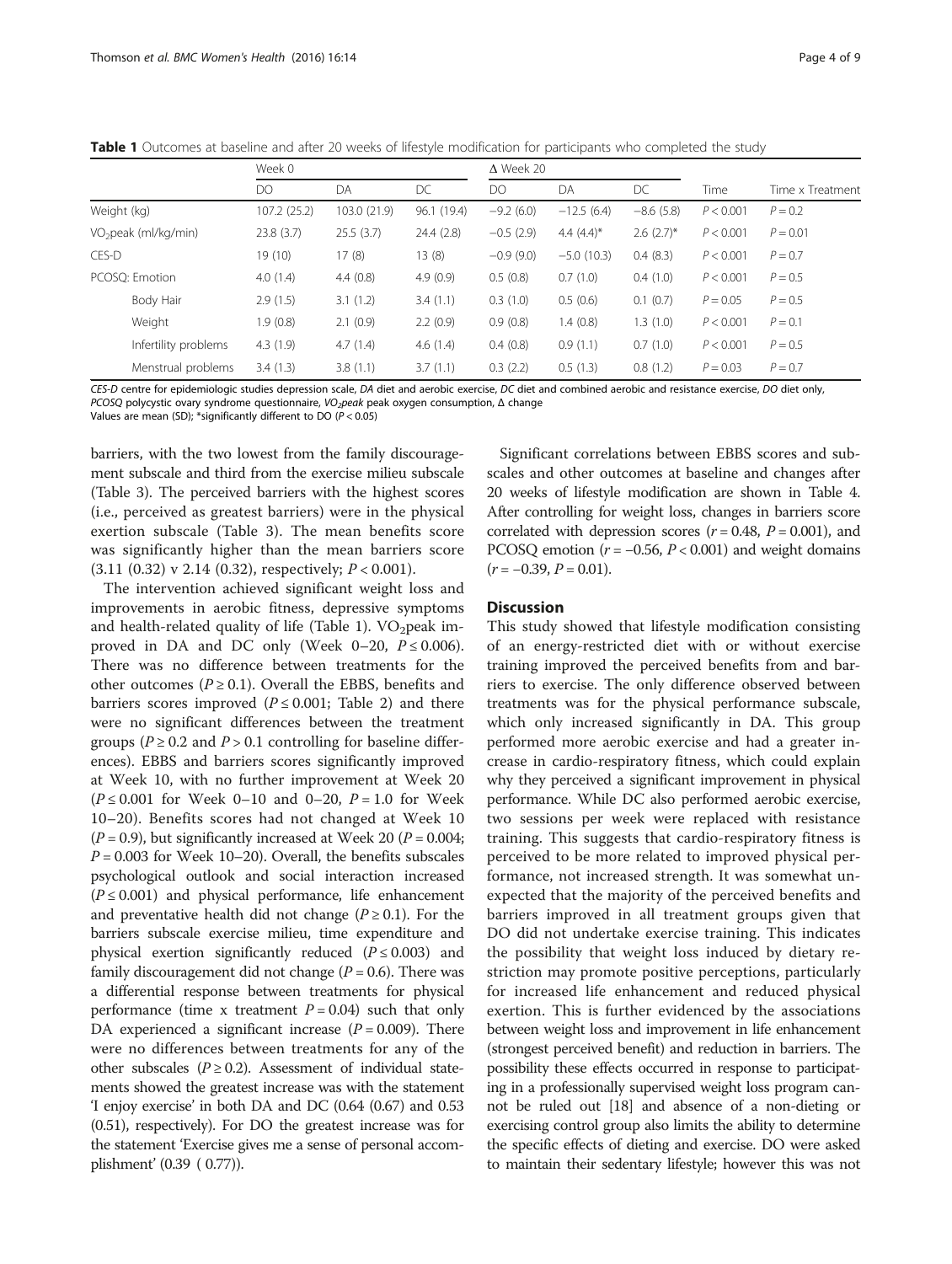|                              | Week 0         |            | Week 10     |            |            | Week 20    |             |                 |             |             |                  |
|------------------------------|----------------|------------|-------------|------------|------------|------------|-------------|-----------------|-------------|-------------|------------------|
|                              | DO.            | DA         | DC          | DO.        | DA         | DC         | DO.         | DA              | DC          | Time        | Time x Treatment |
| <b>EBBS Score</b>            | 128 (14)       | 129(11)    | 131(11)     | 132 (14)   | 140(13)    | 136 (14)   | 132 (14)    | 141(12)         | 136 (14)    | P < 0.001   | $P = 0.2$        |
| Benefits Score               | 91 (12)        | 89 (9)     | 89(7)       | 86 (9)     | 91(8)      | 89 (11)    | 93 (12)     | 97(11)          | 92(9)       | P < 0.001   | $P = 0.3$        |
| <b>Barriers Score</b>        | 33 $(4)$ *     | 30(4)      | 28(4)       | 31(4)      | 25(5)      | 26(5)      | 30(4)       | 25(5)           | 26(7)       | P < 0.001   | $P = 0.3$        |
| Perceived Benefits Subscales |                |            |             |            |            |            |             |                 |             |             |                  |
| Life enhancement             | 3.15(0.44)     | 3.15(0.41) | 3.07(0.33)  | 3.25(0.38) | 3.34(0.45) | 3.09(0.38) | 3.28(0.44)  | 3.37(0.44)      | 3.11(0.39)  | $P = 0.1$   | $P = 0.2$        |
| Physical performance         | 3.41(0.44)     | 3.26(0.38) | 3.33(0.34)  | 3.34(0.41) | 3.46(0.41) | 3.39(0.37) | 3.38(0.41)  | $3.54(0.37)$ ** | 3.36(0.37)  | $P = 0.1$   | $P = 0.04$       |
| Psychological outlook        | 3.13(0.48)     | 3.08(0.23) | 3.12(0.32)  | 3.20(0.46) | 3.33(0.28) | 3.44(0.33) | 3.30(0.45)  | 3.36(0.38)      | 3.33(0.38)  | P < 0.001   | $P = 0.2$        |
| Social interaction           | 2.44(0.50)     | 2.36(0.52) | 2.61(0.47)  | 2.65(0.55) | 2.75(0.76) | 2.71(0.59) | 2.60(0.39)  | 2.68(0.62)      | 2.76(0.63)  | $P = 0.001$ | $P = 0.4$        |
| Preventative health          | 3.33(0.59)     | 3.30(0.38) | 3.23(0.35)  | 3.36(0.48) | 3.36(0.41) | 3.23(0.37) | 3.35(0.45)  | 3.55(0.48)      | 3.23(0.40)  | $P = 0.6$   | $P = 0.6$        |
| Perceived Barriers Subscales |                |            |             |            |            |            |             |                 |             |             |                  |
| Exercise milieu              | 2.16(0.53)     | 2.08(0.44) | 1.90 (0.32) | 2.06(0.39) | 1.73(0.54) | 1.67(0.43) | 1.95 (0.36) | 1.69(0.43)      | 1.69 (0.48) | P < 0.001   | $P = 0.5$        |
| Time expenditure             | $2.36(0.46)$ * | 2.09(0.50) | 1.98(0.39)  | 2.18(0.52) | 1.64(0.38) | 1.87(0.49) | 2.08(0.34)  | 1.79(0.58)      | 1.91(0.72)  | $P = 0.003$ | $P = 0.3$        |
| Physical exertion            | 3.03(0.63)     | 2.85(0.37) | 2.51(0.49)  | 2.78(0.50) | 2.52(0.53) | 2.42(0.44) | 2.90(0.63)  | 2.42(0.45)      | 2.32(0.53)  | P < 0.001   | $P = 0.2$        |
| Family discouragement        | 1.69(0.56)     | 1.41(0.49) | 1.61(0.61)  | 1.85(0.38) | 1.32(0.46) | 1.61(0.70) | 1.62(0.42)  | 1.36(0.50)      | 1.58(0.69)  | $P = 0.6$   | $P = 0.6$        |

<span id="page-4-0"></span>Table 2 Exercise Benefits/Barriers Scale scores at Week 0, 10 and 20 during three lifestyle modification programs

DA diet and aerobic exercise, DC diet and combined aerobic and resistance exercise, DO diet only, EBBS exercise benefits/barriers scale

Values are mean (SD); \*significantly different compared with DC,  $P = 0.04$ ; \*\*significantly different compared with Week 0,  $P = 0.009$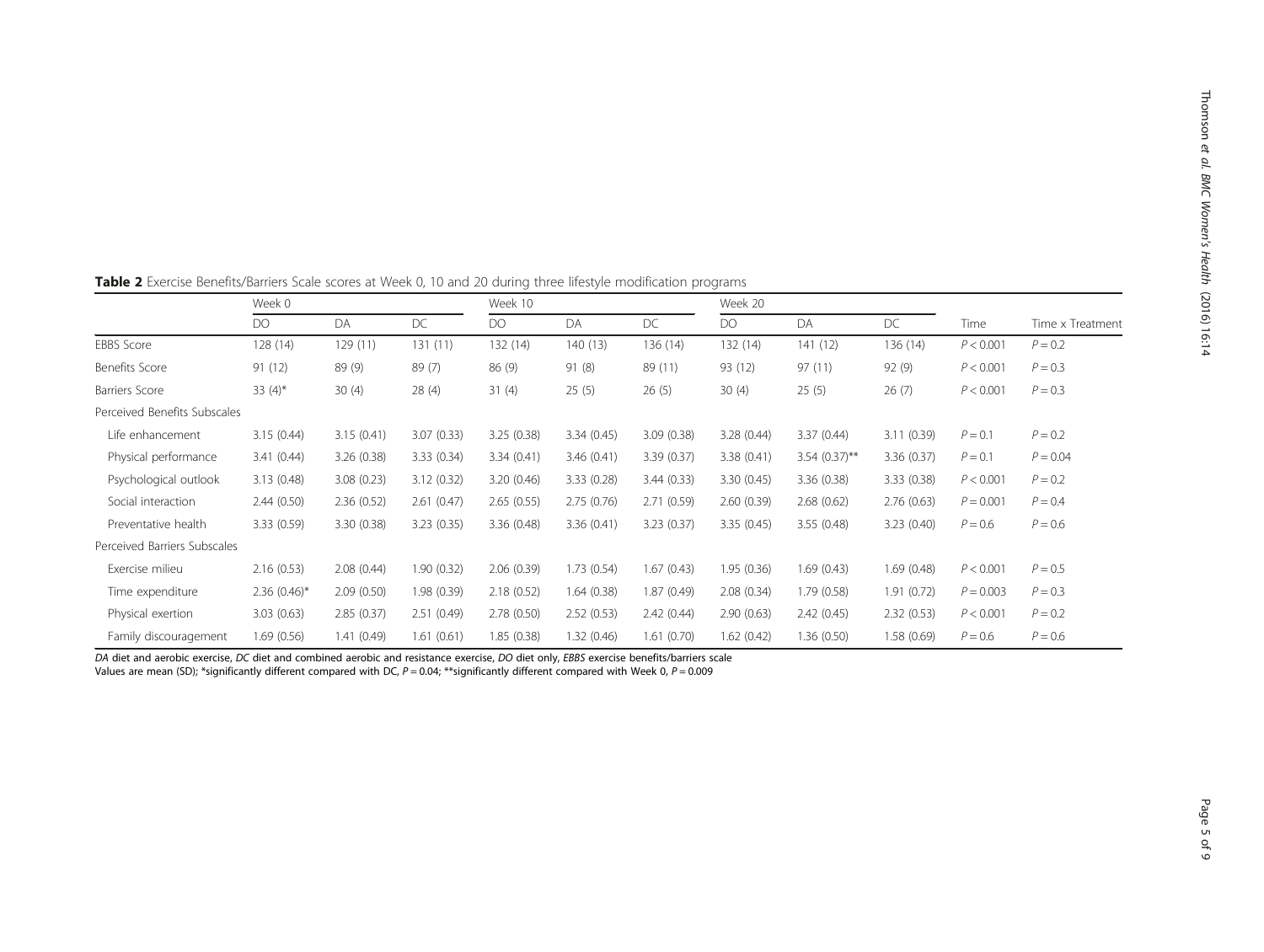<span id="page-5-0"></span>

|                                 |  | <b>Table 3</b> Highest and lowest ranked perceived benefits and |  |
|---------------------------------|--|-----------------------------------------------------------------|--|
| barriers statements at baseline |  |                                                                 |  |

| Mean Score |
|------------|
| 3.44(0.50) |
| 3.40(0.54) |
| 3.37(0.54) |
|            |
| 2.35(0.65) |
| 2.51(0.74) |
| 2.51(0.55) |
|            |
| 2.86(0.71) |
| 2.79(0.67) |
| 2.60(0.62) |
|            |
| 1.56(0.59) |
| 1.63(0.70) |
| 1.72(0.59) |
|            |

1 = strongly disagree

objectively measured and it is possible they did begin to engage in exercise as they lost weight and began to feel more positive about themselves.

The majority of the improvement in the EBBS and barriers scores occurred in the first 10 weeks of the intervention. Commencement of a new exercise program can be perceived as more fatiguing, which could account for physical exertion being ranked the greatest perceived barrier at baseline. Physical exertion scores decreased during the intervention, suggesting perceived physical exertion reduced as participants adapted to the intervention. There were significant improvements in benefit scores overall, but unlike the effect on barrier scores, improvements occurred primarily during the final 10 weeks of the intervention. The exact reason for this differential response is unclear. It is possible the lag time in the observation of the improvements in the benefits scores could be due to the need for an individual to become accustomed to lifestyle changes and for there to be sufficient time for benefits to become apparent. Thus, these findings suggest that during the initial phase of a lifestyle intervention there is a reduction in the barriers to exercise which is subsequently followed by an increase in the perception of benefits of exercise. Therefore it may be more beneficial to focus on addressing the barriers to exercise at the beginning of a lifestyle intervention, with a change in focus to the benefits and enjoyment during the latter half of the program to promote continued adherence.

Table 4 Correlations between EBBS scores and measures of fitness, depression, emotion, age, and obesity at (a) baseline and (b) after 20 weeks of lifestyle intervention

| a) Week 0                 | CES-D          | VO <sub>2</sub> peak | PCOSQ Emotion  | PCOSQ Infertility Problems | BMI            | Age                        |
|---------------------------|----------------|----------------------|----------------|----------------------------|----------------|----------------------------|
| EBBS                      | $r = -0.31***$ | $r = 0.45*$          |                |                            |                |                            |
| Benefits                  |                | $r = 0.41*$          |                |                            |                |                            |
| Physical performance      |                | $r = 0.33***$        |                | $r = 0.32***$              |                |                            |
| Psychological outlook     |                | $r = 0.50*$          |                |                            | $r = -0.36***$ |                            |
| Social interaction        | $r = -0.35***$ |                      |                |                            |                |                            |
| <b>Barriers</b>           | $r = 0.45*$    | $r = -0.32***$       |                |                            |                |                            |
| Exercise milieu           | $r = 0.40*$    |                      | $r = -0.36***$ |                            |                |                            |
| Family discouragement     |                | $r = -0.46*$         |                |                            |                | $r = 0.41*$                |
| b) Changes Week 20-Week 0 | CES-D          | Weight               | PCOSQ Emotion  | PCOSQ Infertility Problems | PCOSQ Weight   | PCOSQ Menstrua<br>Problems |
| EBBS                      | $r = -0.46*$   |                      | $r = 0.33***$  |                            |                |                            |
| Benefits                  | $r = -0.32***$ |                      |                |                            |                |                            |
| Life enhancement          |                | $r = -0.49*$         |                |                            |                |                            |
| Barriers                  | $r = 0.49*$    | $r = 0.34***$        | $r = -0.57*$   | $r = -0.31***$             | $r = -0.41*$   |                            |
| Exercise milieu           |                |                      | $r = -0.52*$   |                            | $r = -0.40*$   | $r = -0.34***$             |
| Time expenditure          | $r = 0.60*$    |                      | $r = -0.63*$   |                            |                |                            |
| Physical exertion         |                | $r = 0.50*$          |                |                            |                |                            |
|                           |                |                      |                |                            |                |                            |

BMI body mass index, CES-D centre for epidemiologic studies depression scale, EBBS exercise benefits/barriers scale, PCOSQ polycystic ovary syndrome questionnaire, VO<sub>2</sub>peak peak oxygen consumption

 $^{\ast}P$   $\leq$  0.008;  $^{\ast\ast\ast}P$   $\leq$  0.02,  $^{\ast\ast\ast\ast}P$   $<$  0.05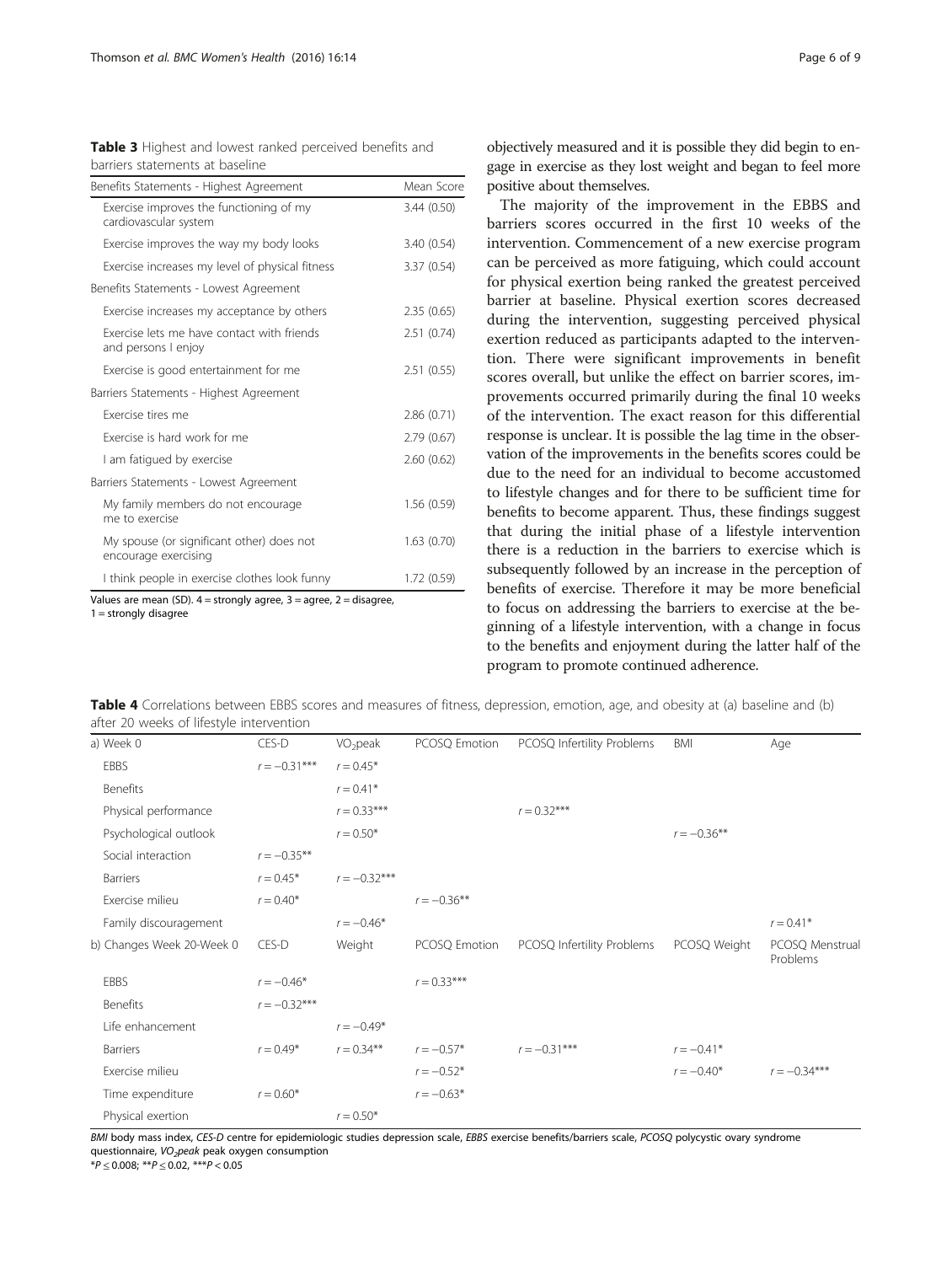It has been suggested that barriers are the single most powerful predictor of health behaviour [[19\]](#page-7-0). The most common perceived barriers reported in this study were related to physical exertion (exercise is tiring, hard work and fatiguing). These statements have been commonly reported in other populations as one of the main barriers [\[8](#page-7-0), [10](#page-7-0), [20](#page-7-0)–[22](#page-8-0)]. Specifically in women with PCOS, previously identified barriers were lack of time, fatigue and lack of confidence about maintaining physical activity and compared with women without PCOS, women with PCOS were more likely to report this lack of confidence about maintaining physical activity, fear of injury and physical limitations as barriers [\[11\]](#page-7-0). Collectively, these barriers suggest it is important to gradually increase intensity, duration and frequency of exercise to reduce the physical exertion barrier and injury risk. It may also be important to educate women with PCOS about the benefits of adequate rest, hydration and nutrition to promote recovery between exercise sessions and reduce the risk of chronic fatigue. At baseline, barriers scores were related to levels of depressive symptoms and emotional difficulties associated with PCOS, and not body weight. While causation of these factors could not be determined, it may be important to address depressive symptoms and emotional difficulties before starting an exercise program to reduce potential barriers to participating in exercise and increase the likelihood of success and exercise adherence. The participants were also aware of the study treatment they had been randomised to at the time of completing the questionnaires at baseline which could explain why the DO group reported higher perceived barriers.

Barriers relating to family discouragement and exercise milieu were not highly scored. This has also been reported previously in young female university students [[20](#page-7-0)]. In the present study family discouragement was associated with age, with younger participants less likely to perceive it as a barrier. Thus, the impact of family discouragement may be dependent on the different circumstances of older and younger women who may be in different life stages with differing family commitments (studying or working full time, married, children, etc.). Social factors, including support from family members or significant others can influence health by either promoting or undermining behaviour change [[23\]](#page-8-0). Women with PCOS have reported more sources of support than women without PCOS [[11\]](#page-7-0). It is promising to see the women in this current study had low agreement with the perceived barriers. It is possible that this study is not representative of the general PCOS population since they had voluntarily enrolled in a lifestyle intervention program which may have included exercise.

In agreement with other studies [\[8](#page-7-0), [20, 21](#page-7-0)], the greatest and lowest perceived benefits were related to physical performance and social interaction, respectively. In a

recent study, women with PCOS reported their motivators for physical activity were to control weight, improve health and increase energy [\[11](#page-7-0)]. Preventative health was also seen as an important benefit, which is not always reported in younger populations who are more concerned with physical performance and appearance [\[8](#page-7-0)]. Preventative health is more likely reported in middle-aged and older adults who see chronic disease management as an important reason to exercise. It is possible that because women with PCOS have greater awareness of the negative consequences of the syndrome (obesity, insulin resistance, increased risk of cardiovascular disease and type 2 diabetes), they are more likely to perceive the potential health benefits of engaging in exercise or other lifestyle interventions. However, recently a study reported that only 40 % of women with PCOS were motivated to exercise to control a medical condition [[11](#page-7-0)]. This suggests that the importance of physical activity for managing PCOS symptoms and minimising long-term complications of PCOS may not be fully understood [[11](#page-7-0)]. The greatest perceived benefits of physical performance could be used to promote physical activity to women. It is also possible that some of the lower scored statements such as life enhancement and psychological outlook also require further promotion to this population to increase awareness of these other exercise benefits that may be less well recognised and understood.

Overall, both the perceived benefits and barriers scales improved during the study; but not all subscales changed. This could have been due to the relatively high or low baseline levels limiting the possibility of further change. The statements that experienced the greatest improvements were associated with the psychological outlook subscale. Furthermore the greater perceived exercise enjoyment in the participants in the exercising groups has important implications since exercise enjoyment is considered essential to exercise adherence [[24](#page-8-0)]. Intrinsic motivation, which includes some of the perceived benefits assessed in psychological outlook scale, is important for sustaining behaviours [[25](#page-8-0)]. The changes in perceived benefits and barriers were also related to improvements in psychological wellbeing (symptoms of depression and PCOS specific health-related quality of life), again highlighting the importance of also addressing psychological wellbeing in women with PCOS during lifestyle modification. The EBBS scale was designed for the general population and has not been validated in PCOS. Symptoms and co-morbidities associated with PCOS may present different barriers to exercise that were not identified with EBBS. Further research is needed to investigate PCOS specific issues. It is also important to acknowledge that only some benefits and barriers towards exercise were investigated. It is possible that participants perceived other benefits and barriers that were not assessed. Specifically, those that dropped out of the study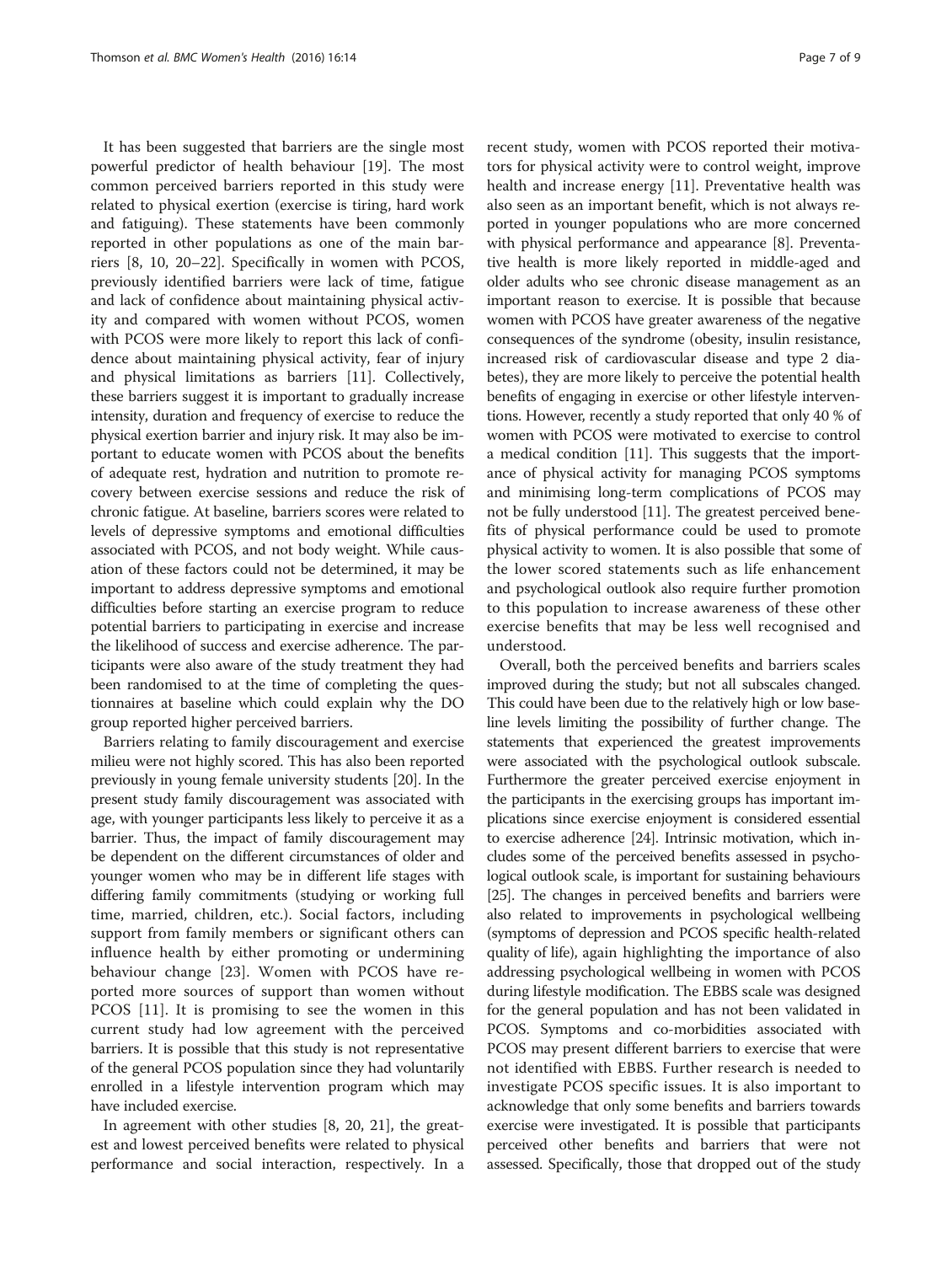#### <span id="page-7-0"></span>Conclusions

To our knowledge this is the first study to evaluate the effect of lifestyle interventions on perceived benefits from and barriers to exercise in overweight and obese women with PCOS. Many women with PCOS are sedentary and represent an important at-risk population that could benefit from health promotion efforts that target physical activity behaviour. Exercise is important for PCOS management and these study findings advance our understanding of the perceived barriers to exercise engagement in this target population. These findings will assist development of successful long-term exercise strategies targeting this population. Addressing the perceived barriers and using the perceived benefits to help provide motivation may increase exercise engagement and sustainability. When initiating an exercise program it is important to address the barriers and to commence the program gradually to counteract barriers associated with physical exertion and fatigue.

#### Abbreviations

ANOVA: analysis of variance; BMI: body mass index; CES-D: Centre for Epidemiologic Studies Depression Scale; CSIRO: Commonwealth Scientific and Industrial Research Organisation; DA: diet and aerobic exercise; DC: diet and combined aerobic and resistance exercise; DO: diet only; EBBS: exercise benefits/barriers scale; PCOS: polycystic ovary syndrome; PCOSQ: polycystic ovary syndrome questionnaire; SD: standard deviation; VO<sub>2</sub>peak: peak oxygen consumption.

#### Competing interests

The authors declare that they have no competing interests.

#### Authors' contributions

RT was responsible for the acquisition, analysis and interpretation of data, and drafting of the manuscript. JB and GB were responsible for the conception and design of the study, and contributed to the analysis and interpretation of data and the writing of the manuscript. Each author critically revised the manuscript. All authors read and approved the final manuscript.

#### Acknowledgements

We gratefully acknowledge Manny Noakes, Peter Clifton and Robert Norman for their input with study design and acquiring funding, Julia Weaver for assisting with trial management, Lindy Lawson and Rosemary McArthur for their assistance in the nursing activities, and Gemma Williams, Xenia Cleanthous and Julianne McKeough for their dietetic guidance. This project was funded by a grant from the National Health and Medical Research Council of Australia (401817). Rebecca Thomson was funded by a postgraduate scholarship from the South Australia Department of Health. The funding sources had no role in study design, data collection and analysis, decision to publish, or preparation of the manuscript.

#### Author details

<sup>1</sup> Alliance for Research in Exercise, Nutrition and Activity (ARENA), Sansom Institute for Health Research, University of South Australia, Adelaide 5001, Australia. <sup>2</sup> Food and Nutrition Flagship, Commonwealth Scientific and

#### Received: 16 January 2015 Accepted: 4 March 2016 Published online: 09 March 2016

#### References

- 1. March WA, Moore VM, Willson KJ, Phillips DIW, Norman RJ, Davies MJ. The prevalence of polycystic ovary syndrome in a community sample assessed under contrasting diagnostic criteria. Hum Repr. 2010;25(2):544–51. doi[:10.](http://dx.doi.org/10.1093/humrep/dep399) [1093/humrep/dep399](http://dx.doi.org/10.1093/humrep/dep399).
- 2. Yildiz BO, Bozdag G, Yapici Z, Esinler I, Yarali H. Prevalence, phenotype and cardiometabolic risk of polycystic ovary syndrome under different diagnostic criteria. Hum Reprod. 2012;27(10):3067–73. doi:[10.1093/humrep/des232](http://dx.doi.org/10.1093/humrep/des232).
- 3. Norman RJ, Dewailly D, Legro RS, Hickey TE. Polycystic ovary syndrome. Lancet. 2007;370(9588):685–97.
- 4. Moran LJ, Misso ML, Wild RA, Norman RJ. Impaired glucose tolerance, type 2 diabetes and metabolic syndrome in polycystic ovary syndrome: a systematic review and meta-analysis. Hum Reprod Update. 2010;16(4):347–63. doi:[10.1093/](http://dx.doi.org/10.1093/humupd/dmq001) [humupd/dmq001](http://dx.doi.org/10.1093/humupd/dmq001).
- 5. Wild RA, Carmina E, Diamanti-Kandarakis E, Dokras A, Escobar-Morreale HF, Futterweit W, et al. Assessment of cardiovascular risk and prevention of cardiovascular disease in women with the polycystic ovary syndrome: A Consensus Statement by the Androgen Excess and Polycystic Ovary Syndrome (AE-PCOS) Society. J Clin Endocrinol Metab. 2010;95(5):2038–49. doi[:10.1210/jc.2009-2724](http://dx.doi.org/10.1210/jc.2009-2724).
- 6. Humphreys L, Costarelli V. Implementation of dietary and general lifestyle advice among women with polycystic ovarian syndrome. J R Soc Promot Health. 2008;128(4):190–5. doi:[10.1177/1466424008092230](http://dx.doi.org/10.1177/1466424008092230).
- 7. Pender NJ. Health promotion in nursing practice. Norwalk: Appleton; 1987.
- Grubbs L, Carter J. The relationship of perceived benefits and barriers to reported exercise behaviors in college undergraduates. Fam Community Health. 2002;25(2):76–84.
- 9. Bonheur B, Young SW. Exercise as a health-promoting lifestyle choice. Appl Nurs Res. 1991;4(1):2–6.
- 10. Jones M, Nies MA. The relationship of perceived benefits of and barriers to reported exercise in older African American women. Public Health Nurs. 1996;13(2):151–8.
- 11. Banting LK, Gibson-Helm M, Polman R, Teede HJ, Stepto NK. Physical activity and mental health in women with polycystic ovary syndrome. BMC Womens Health. 2014;14(1):51. doi[:10.1186/1472-6874-14-51.](http://dx.doi.org/10.1186/1472-6874-14-51)
- 12. Thomson RL, Buckley JD, Noakes M, Clifton PM, Norman RJ, Brinkworth GD. The effect of a hypocaloric diet with and without exercise training on body composition, cardiometabolic risk profile, and reproductive function in overweight and obese women with polycystic ovary syndrome. J Clin Endocrinol Metab. 2008;93(9):3373–80. doi[:10.1210/jc.2008-0751.](http://dx.doi.org/10.1210/jc.2008-0751)
- 13. Thomson RL, Buckley JD, Lim SS, Noakes M, Clifton PM, Norman RJ, et al. Lifestyle management improves quality of life and depression in overweight and obese women with polycystic ovary syndrome. Fertil Steril. 2010;94(5):1812–6.
- 14. The Rotterdam ESHRE/ASRM-sponsored PCOS consensus workshop group. Revised 2003 consensus on diagnostic criteria and long-term health risks related to polycystic ovary syndrome (PCOS). Hum Repr. 2004;19(1):41–7.
- 15. Sechrist KR, Walker SN, Pender NJ. Development and psychometric evaluation of the exercise benefits/barriers scale. Res Nurs Health. 1987;10(6):357–65.
- 16. Radloff LS. The CES-D scale: A self-report depression scale for research in the general population. Appl Psychol Meas. 1977;1:385–401.
- 17. Cronin L, Guyatt G, Griffith L, Wong E, Azziz R, Futterweit W, et al. Development of a Health-Related Quality-of-Life Questionnaire (PCOSQ) for women with polycystic ovary syndrome (PCOS). J Clin Endocrinol Metab. 1998;83(6):1976–87.
- 18. Miller-Kovach K, Hermann M, Winick M. The psychological ramifications of weight management. J Womens Health Gend Based Med. 1999;8(4):477–82.
- 19. Janz NK, Becker MH. The Health Belief Model: a decade later. Health Educ Q. 1984;11(1):1–47.
- 20. Lovell GP, El Ansari W, Parker JK. Perceived exercise benefits and barriers of non-exercising female university students in the United Kingdom. Int J Environ Res Public Health. 2010;7(3):784–98. doi:[10.3390/ijerph7030784.](http://dx.doi.org/10.3390/ijerph7030784)
- 21. Malone LA, Barfield JP, Brasher JD. Perceived benefits and barriers to exercise among persons with physical disabilities or chronic health conditions within action or maintenance stages of exercise. Disabil Health J. 2012;5(4):254–60. doi:[10.1016/j.dhjo.2012.05.004.](http://dx.doi.org/10.1016/j.dhjo.2012.05.004)